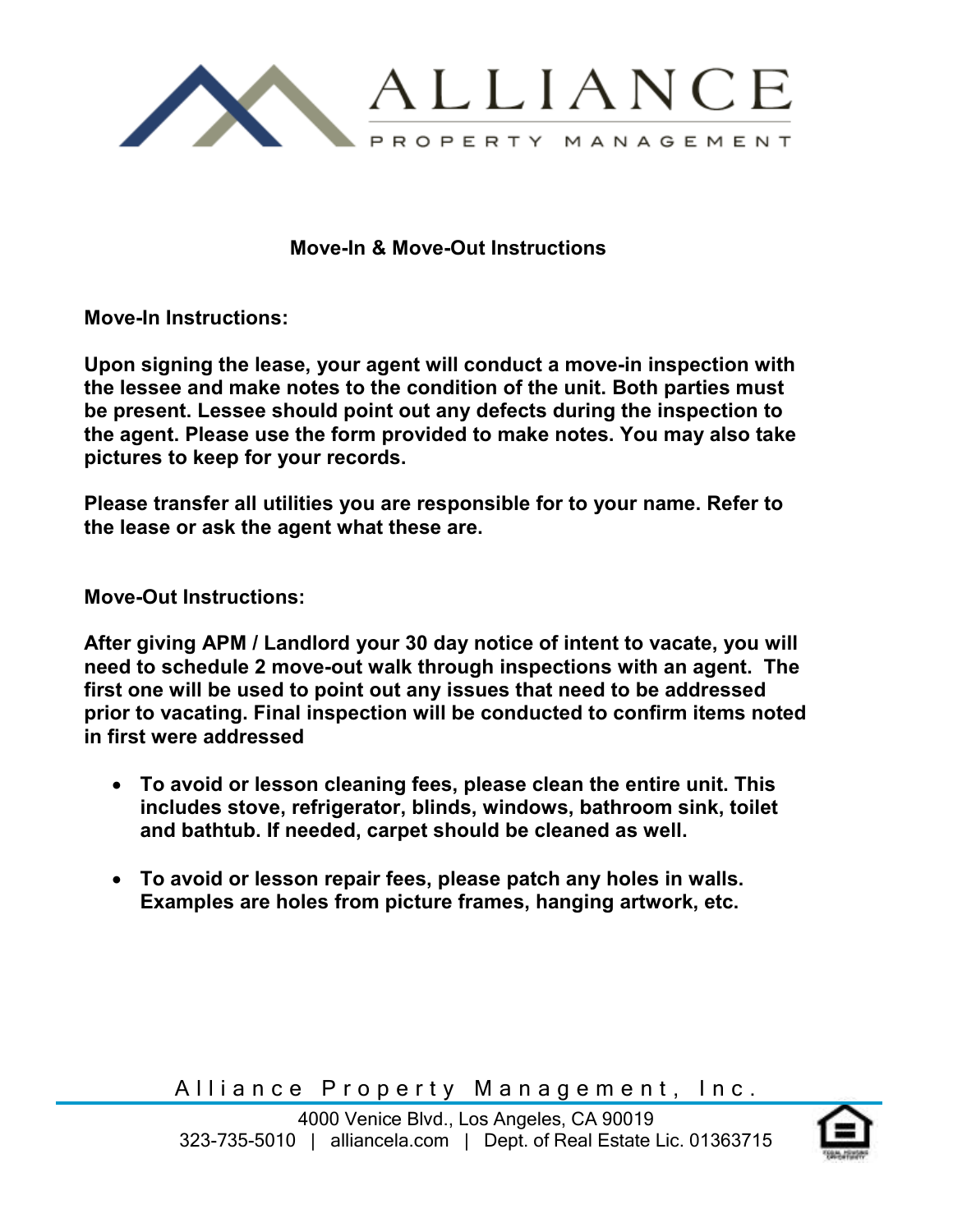

#### **APARTMENT INTERIOR INSPECTION REPORT**

**Apt.**: **Unit Size** (circle one): Studio 1bd/1ba 2bd/1ba 2bd/2ba 3bd/3ba

|                                      | <b>Move-In Character and</b> | Move-Out                                 |
|--------------------------------------|------------------------------|------------------------------------------|
| <b>Items</b>                         | <b>Condition</b>             | <b>Character and</b><br><b>Condition</b> |
| <b>Coat Closet</b>                   |                              |                                          |
| Door                                 |                              |                                          |
| Floor                                |                              |                                          |
| <b>Interior Walls</b>                |                              |                                          |
| Ceiling                              |                              |                                          |
| Shelves, Rods, Hooks                 |                              |                                          |
| <b>Living Room</b>                   |                              |                                          |
| Floor (Carpeting)                    |                              |                                          |
| <b>Baseboards</b>                    |                              |                                          |
| Walls                                |                              |                                          |
| Ceiling                              |                              |                                          |
| Windows                              |                              |                                          |
| Doors                                |                              |                                          |
| <b>Light Fixtures &amp; Switches</b> |                              |                                          |
| <b>Electric Outlets</b>              |                              |                                          |
| <b>Draperies</b>                     |                              |                                          |
| <b>Dining Room</b>                   |                              |                                          |
| Floor (Carpeting)                    |                              |                                          |
| <b>Baseboards</b>                    |                              |                                          |
| Walls                                |                              |                                          |
| Ceiling                              |                              |                                          |
| Windows                              |                              |                                          |
| <b>Light Fixtures &amp; Switches</b> |                              |                                          |
| <b>Electric Outlets</b>              |                              |                                          |
| <b>Draperies</b>                     |                              |                                          |
| Kitchen                              |                              |                                          |
| <b>Doors</b>                         |                              |                                          |
| Locks                                |                              |                                          |
| Floor                                |                              |                                          |
| <b>Baseboards</b>                    |                              |                                          |
| Walls                                |                              |                                          |
| Ceiling                              |                              |                                          |
| <b>Light Fixtures &amp; Switches</b> |                              |                                          |
| <b>Electric Outlets</b>              |                              |                                          |
| <b>Dishwashers</b>                   |                              |                                          |
| Stove & Range                        |                              |                                          |
| Sink                                 |                              |                                          |
| Cabinets                             |                              |                                          |
| Refrigerator                         |                              |                                          |
| <b>Cutting Board</b>                 |                              |                                          |
| <b>Ventilating Hood</b>              |                              |                                          |
| Disposal                             |                              |                                          |

Alliance Property Management, Inc.

4000 Venice Blvd., Los Angeles, CA 90019 323-735-5010 | alliancela.com | Dept. of Real Estate Lic. 01363715

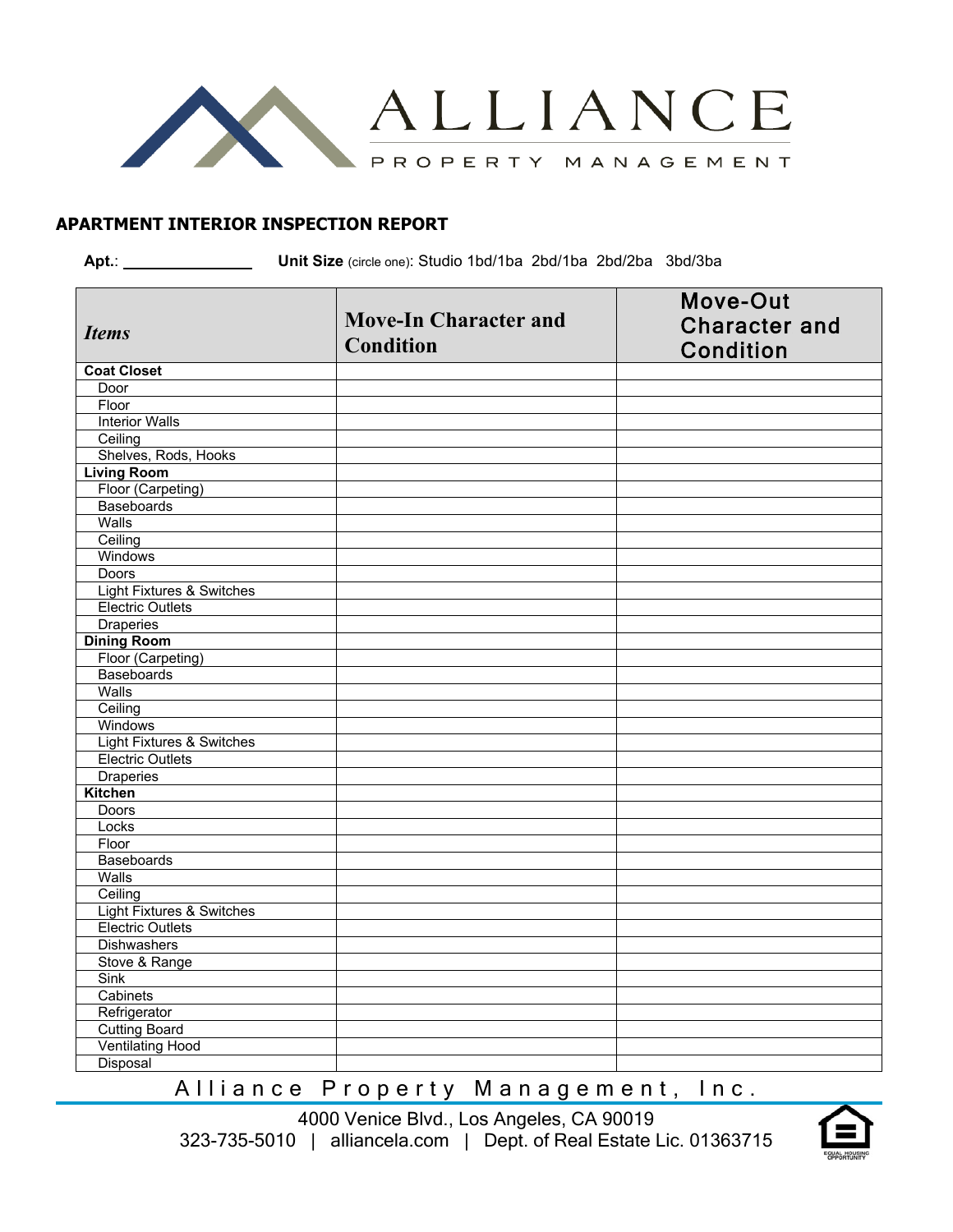| <b>First Bedroom</b>                       |  |
|--------------------------------------------|--|
| Floor (Carpeting)                          |  |
| Baseboards                                 |  |
| Walls                                      |  |
| Ceiling                                    |  |
| Windows                                    |  |
| <b>Doors</b>                               |  |
| <b>Light Fixtures &amp; Switches</b>       |  |
| <b>Electric Outlets</b>                    |  |
| <b>Draperies</b>                           |  |
| Closets                                    |  |
| <b>Second Bedroom</b>                      |  |
| Floor (Carpeting)                          |  |
| Baseboards                                 |  |
| Walls                                      |  |
| Ceiling                                    |  |
| Windows                                    |  |
| <b>Doors</b>                               |  |
| Light Fixtures & Switches                  |  |
| <b>Electric Outlets</b>                    |  |
| <b>Draperies</b>                           |  |
| Closets                                    |  |
| <b>Third Bedroom</b>                       |  |
| Floor (Carpeting)                          |  |
| <b>Baseboards</b>                          |  |
| Walls                                      |  |
| Ceiling                                    |  |
| Windows                                    |  |
| <b>Doors</b>                               |  |
| <b>Light Fixtures &amp; Switches</b>       |  |
| <b>Electric Outlets</b>                    |  |
| <b>Draperies</b>                           |  |
| Closets                                    |  |
| <b>First and/or Second Bathroom</b>        |  |
| Doors                                      |  |
| Floor<br>Walls                             |  |
|                                            |  |
| Ceiling                                    |  |
| Window                                     |  |
| Tub (Glass Door)<br>Shower Curtain or Door |  |
|                                            |  |
| Lavatory<br>Flush Tank                     |  |
| Faucets                                    |  |
| <b>Light Fixtures &amp; Switches</b>       |  |
| <b>Electric Outlets</b>                    |  |
| <b>Exhaust Fan</b>                         |  |
| Towel Racks, etc.                          |  |
| Cabinets                                   |  |
| <b>Linen Closet</b>                        |  |
| Door                                       |  |
| Floor                                      |  |
| Ceiling                                    |  |
| Walls                                      |  |
| Shelves                                    |  |
| <b>Drawers</b>                             |  |
| <b>Electric Lights</b>                     |  |
| <b>Environmental Controls</b>              |  |
| <b>Heating Equipment</b>                   |  |
| Air Conditioning Unit(s)                   |  |
|                                            |  |

# Alliance Property Management, Inc.

4000 Venice Blvd., Los Angeles, CA 90019 323-735-5010 | alliancela.com | Dept. of Real Estate Lic. 01363715

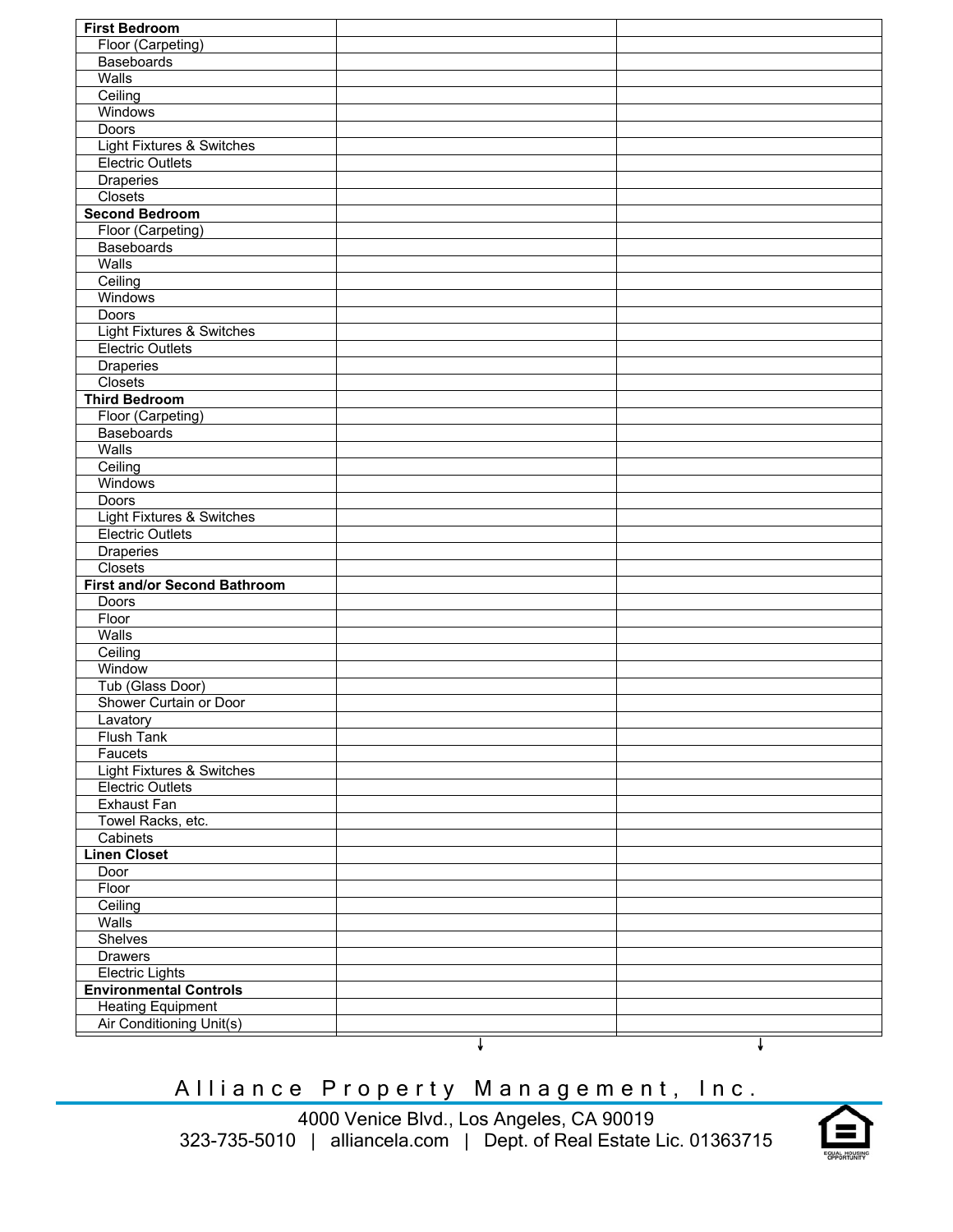| Tenant (MOVE IN) | Tenant (MOVE OUT) |
|------------------|-------------------|
| Tenant (MOVE IN) | Tenant (MOVE OUT) |
| Tenant (MOVE IN) | Tenant (MOVE OUT) |
| Tenant (MOVE IN) | Tenant (MOVE OUT) |
| Agent (MOVE IN)  | Agent (MOVE OUT)  |

Alliance Property Management, Inc.